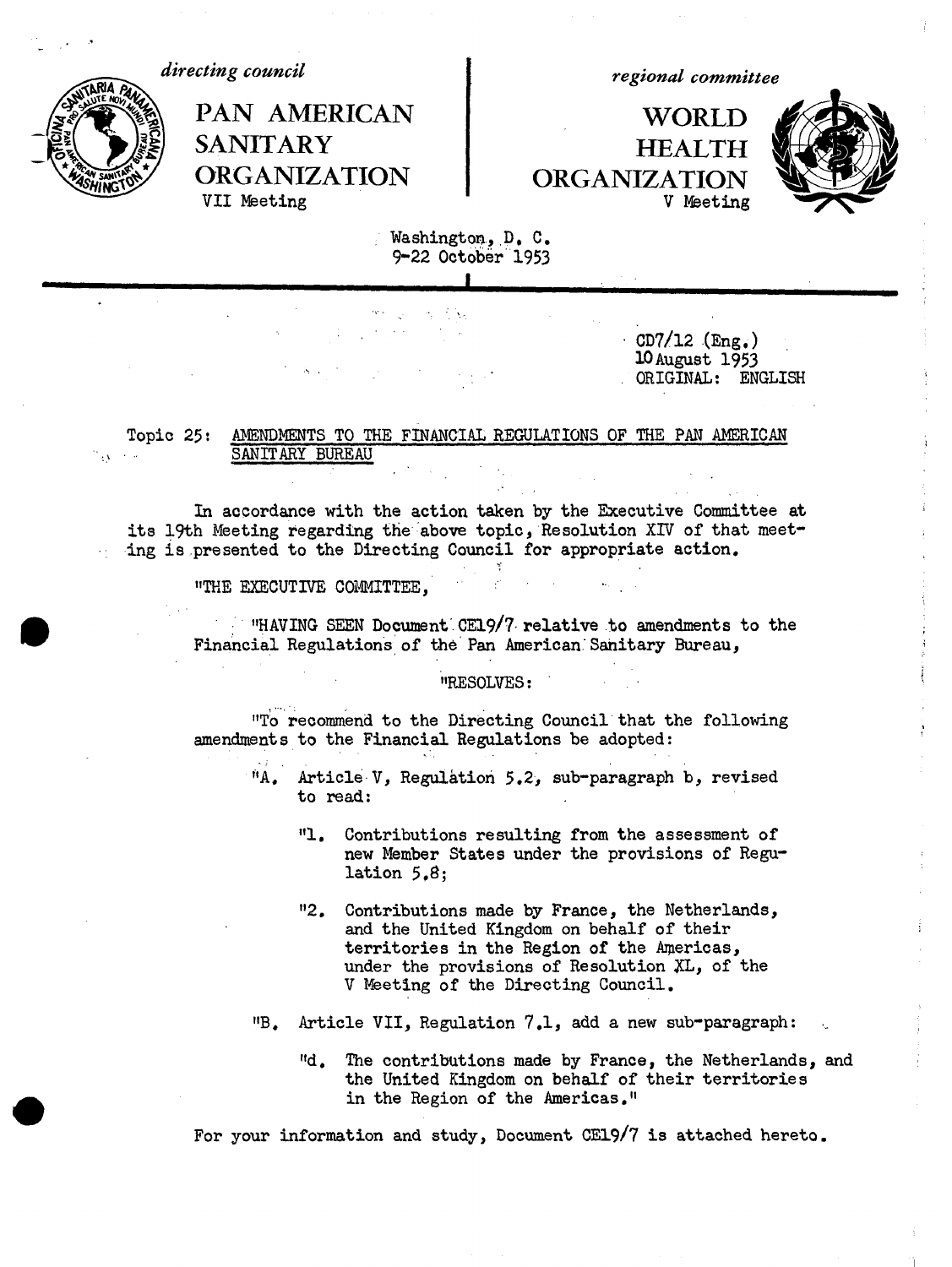CD7/12 (Eng.) Page 2

 $\begin{split} \frac{1}{2\pi} \left( \frac{1}{2} \sum_{i=1}^n \frac{1}{2} \sum_{j=1}^n \frac{1}{2} \sum_{j=1}^n \frac{1}{2} \sum_{j=1}^n \frac{1}{2} \sum_{j=1}^n \frac{1}{2} \sum_{j=1}^n \frac{1}{2} \sum_{j=1}^n \frac{1}{2} \sum_{j=1}^n \frac{1}{2} \sum_{j=1}^n \frac{1}{2} \sum_{j=1}^n \frac{1}{2} \sum_{j=1}^n \frac{1}{2} \sum_{j=1}^n \frac{1}{2} \sum_{j$ 

# Proposed Re'solution

### THE DIRECTING COUNCIL,

 $\mathcal{L}_{\mathcal{A}}$  and  $\mathcal{L}_{\mathcal{A}}$  .

HAVING STUDIED Document CE19/7 relating to amendments to the Financial Regulations of the Pan American Sanitary Bureau; and

CONSIDERING the recommendation made by the Executive Committee at its 19th Meeting, in Resolution XIV,

-  $\mathbb{Z}_2$  -in a set of  $\mathbb{Z}_2$  -in  $\mathbb{Z}_2$  resolves:

To approve the following amendments to the Financial Regulations of the Pan American Sanitary Bureau:

- A. Article V, Regulation 5.2, sub-paragraph b, revised to read:
	- "1. Contributions resulting from the assessment of new Member States under the provisions of Regulation 5.8;
	- "2. Contributions made by France, the Netherlands, and the United Kingdom on behalf of their territories in the Region of the Americas, under the provisions of Resolution XL of the V Meeting of the Directing Council."

B. Article VII., Regulation 7.1, add a new sub-paragraph:

 $\alpha$ 

"d. The contributions made by France, the Netherlands, and the<br>United Kingdom on behalf of their territories in the Region United Kingdom on behalf of their territories in the Region of the Americas."

.: ¢

 $\mathcal{L}_{\mathcal{A}}$  and  $\mathcal{L}_{\mathcal{A}}$  and  $\mathcal{L}_{\mathcal{A}}$  are the set of  $\mathcal{L}_{\mathcal{A}}$ 

and the most of the problem of the computation of the computation

and the second interest of the first of the second company of the second control adapted to the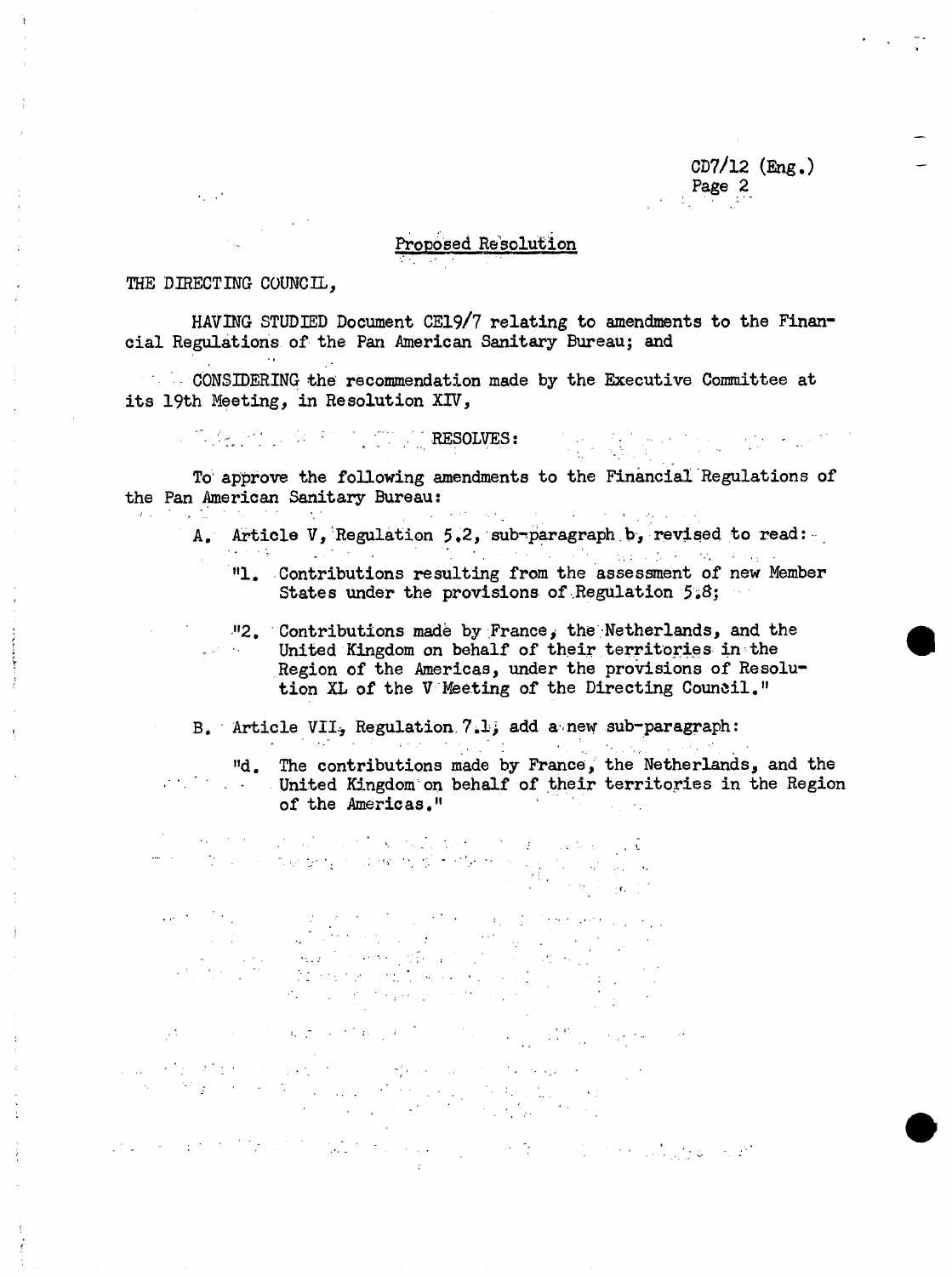*executive committee of the directing council*

> **PAN AMERICAN SANITARY ORGANIZATION**

*working party of the regional committee*

 $\rm WORLD$ **HEALTH ORGANIZATION**



19th Meeting Washington, D. C. April 1953

I

CE19/7 (Eng.) 17 March 1953 ORIGINAL: ENGLISH

# Topic 17: AMENDMENT TO THE FINANCIAL REGULATIONS OF THE PAN AMERICAN SANITARY BUREAU

In accordance with the Financial Regulations now in effect, the annual contributions in respect to the Departments of France and the Territories of the Netherlands and United Kingdom in the Western Hemisphere must be included in the accounts of the Bureau as Miscellaneous Income.

The following amendments to the Financial Regulations are proposed so that the payments in respect to the above departments and territories can be handled in the same manner as the quota payments by Member Governments:

ಾನ್ಸ್

大学の 人物

 $\sim 10^{11}$ 

Existing Text: Proposed Change:

Article V - Provision of Funds.

- 5.2 In the assessment of the contributions of Member States, adjustments shall be made to the amount of the appropriations approved by the Directing Council for the Financial Year in respect of:
	- a, Supplementary appropriations for which contributions have not previously been assessed on the Member States;
	- b. Contributions resulting from the assessment of new Member States under the provisions of Regulation  $5.8.$   $\ldots$  ;  $\ldots$  ;  $\sim 10$

 $\sim 10$ 

(Revised to read:)

- b. Contributions resulting from the assessment of:
	- 1. New Member States under the provisions of Regulation 5.8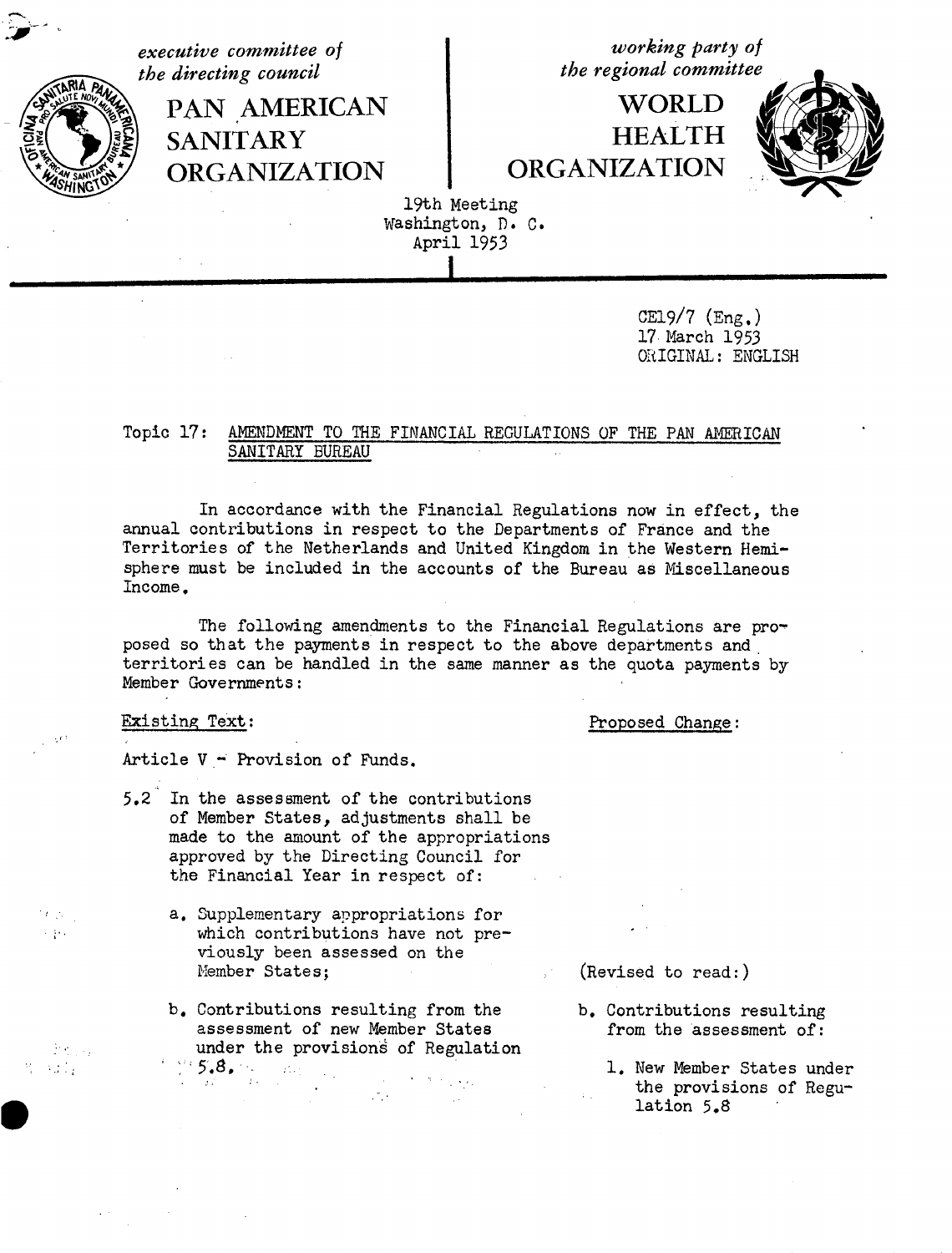CE19/7  $(\text{Eng.})$ Page 2

## Existing Text, Cont'd. Proposed Change, Cont'd.

2. The Departments of France and the Territories of the Netherlands and the United Kingdom in the Western Hemisphere, under the provisions of Resolution XL of the V Meeting of the Directing Council.

c. The estimated amount of miscellaneous income shall be routinely credited to voted budget appropriations 

Article VII - Other Income

- 7.1 All income, other than:.
	- a. Contributions to the budget;
	- b. Refunds of direct expenditures made during the financial year;

 $\mathcal{L}(\mathcal{L}^{\mathcal{L}})$  and  $\mathcal{L}^{\mathcal{L}}$  are the set of the set of the set of  $\mathcal{L}^{\mathcal{L}}$ 

- 
- 
- c. Advance or deposits to Funds: (Insert additional paragraph:)
	- d. Annual contributions in **Prespect to the Depart**ments of France and the Territories of the Netherlands :and the United Kingdom in the Western Hemi $sphere;$

 $\label{eq:3.1} \mathcal{L}^{\mathcal{A}}(\mathcal{D}_{\mathcal{A}}^{\mathcal{A}}(\mathcal{A}))=\mathcal{L}^{\mathcal{A}}(\mathcal{D}_{\mathcal{A}}^{\mathcal{A}}(\mathcal{A}))$ 

n, 2

shall be claimed as miscellaneous income for credit to the General<br>Fund. Fund.

If the Executive Committee concurs with these proposed amendments to the Financial Regulations, the following Resolution would be in order:<br>THE EXECULTUE CONSTREE

THE EXECUTIVE COMMITTEE

### RESOLVES:

I. To recommend to the Directing Council that the following proposed amendments to the Financial Regulations of the Pan American Sanitary Bureau be adopted: